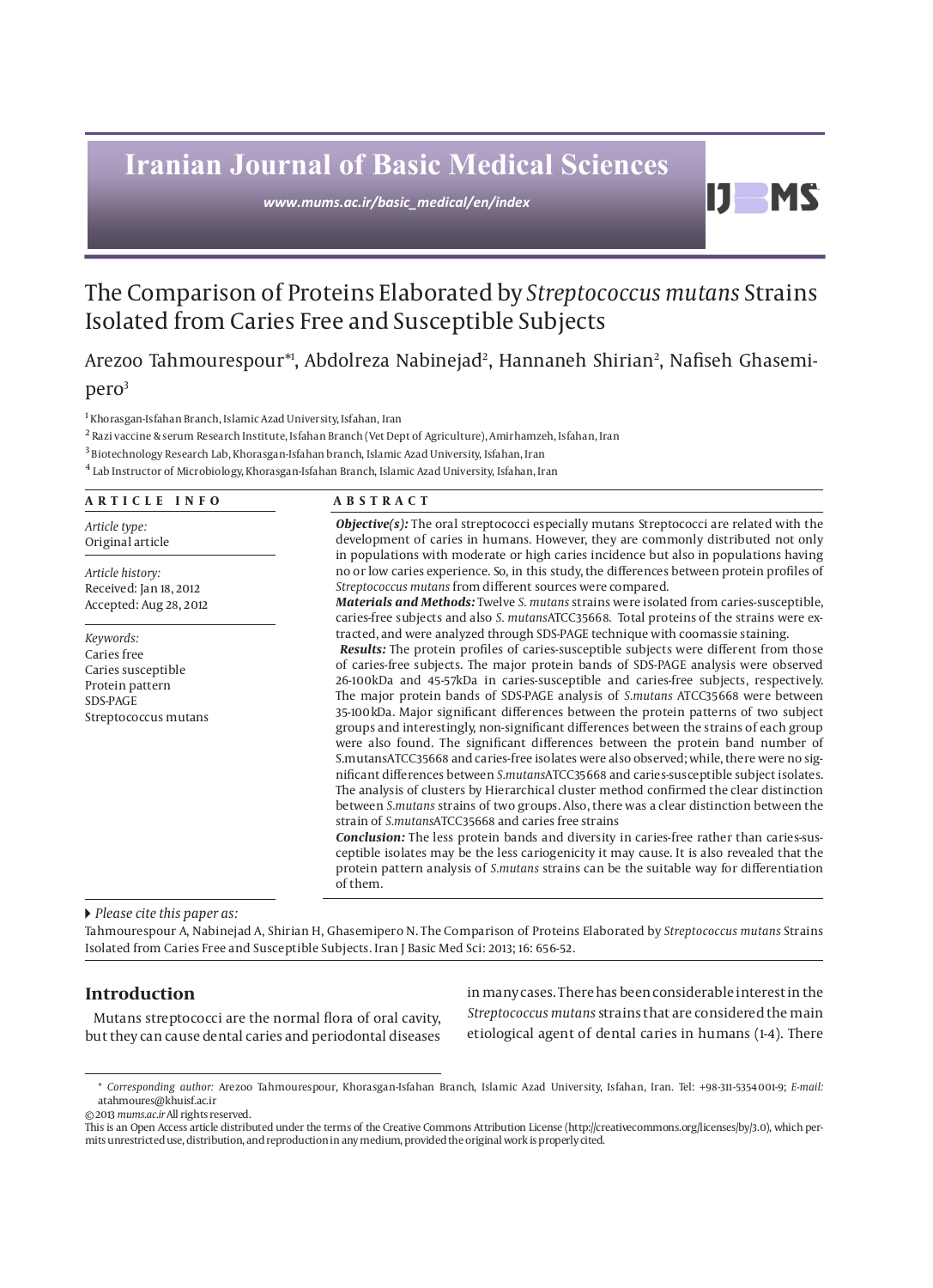has been a trend to group these organisms on the basis of their biochemical activity into the species *Streptococcus mutans*. However, the differences in the immunologic, morphologic and deoxyribonucleic acid (DNA) characteristics have been reported for this species (5). Molecular techniques are major tools for the characterization of bacteria from food and other biological substances. Sodium dodecyl sulfate-polyacrylamide gel electrophoresis (SDS-PAGE), DNA Amplification Finger Printing (DAF) and Restriction Fragment Length Polymorphism (RFLP) are the molecular techniques used for the characterization of bacterial macromolecules and are of significance importance (6). SDS-PAGE is an important molecular technique used for the identification at species level of whole cell proteins and it has the advantage of being fairly simple and rapid to perform, also in most proteins, the binding of SDS to the polypeptide chain imparts an even distribution of charge per unit mass, thereby resulting in a fractionation by approximate size during electrophoresis (7, 8). So, the SDS-PAGE gel electrophoresis is performed in order to measure the molecular weight of the protein subunits. (9-11).

The electrophoretic protein pattern of *Streptococcus mutans* strains for their differentiation into two groups with high and low cariogenicity potential has not yet been reported.

The objectives of the present study are to explore the applicability of SDS-PAGE techniques for differentiating the electrophoretic profiles of the proteins elaborated by strains of *S.mutans* isolated from caries-free and cariessusceptible subjects and the comparison of protein profiles between each group and also with Standard Strain S. mutans ATCC35668.

# **Materials and Methods**

# *Subjects*

The study groups consisted of seven young adults with the mean age of 23 years. The group of caries-free individuals [DMF (Decayed, Missing, Filled) = 0] contained four subjects that successful isolation of *S. mutans* was carried out from two of them. The group of caries-susceptible individuals  $[DMF = 8 \pm 2]$  contained five subjects, Standard strain of *S.mutans* ATCC35668 was also used for comparison.

# *Sampling*

Volunteers were informed not to brush their teeth during the preceding 12 hr and not to drink or eat anything for 2 hr before sampling. Pooled samples of dental plaque were taken with sterile dental curettes from surfaces of the anterior and posterior teeth.

# *Culture*

The samples were cultured on Mitis Salivarius Agar (Merck, Germany) supplemented with 2% sucrose (Synth) and 0.2U Bacitracin  $ml<sup>1</sup>$  (Sigma) (12). Plates were incubated at 37 °C for 48h in an atmosphere of 10% CO<sub>2</sub> (13). The identification of strains in species level was done according to biochemical tests (sugar fermentation) and also confirmed with the help of Rap ID STR Kit (Remel co. Germany).

#### *Production of bacterial extracts*

In Order to obtain sufficient concentrations of proteins,  $10<sup>11</sup>$  cells of each isolate were grown in Brain Heart Infusion (BHI) broth for 18 h at 37 ºC with shaking (160 r.p.m.) in a shaker Incubator (Heidolph, Germany). Cells were collected by centrifugation (10000  $\times$  g for 15 min) and washed three times in 40 mM potassium phosphate (pH 7.5) with 3mM Dithiothreitol, 10 mM L. cysteine HCl, 0.06 mM MnSO4 (14). Cells are normally lysed by sonication (Hielscher, Germany) with microtip for 30 to 60 s, with ice-bath cooling. After lysis and centrifugation at 30,000  $\times$  g for 20 min, aliquots of the several milliliters of lysate (supernatant) were transferred to three or four culture tubes and stored at -20 ºC until used for electrophoresis*.* Protein concentrations were also determined by the Lowry method (15).

# *SDS-PAGE Electrophoresis*

Electrophoresis was performed in 10 % (w/v, polyacrylamide) resolving gels (1.5M Tris-HCl pH 8.9, 10% SDS, 10% acryl amide + bisacrylamide) and 2.5% stacking gels (0.5 M Tris-HCl pH 6.9, 10% SDS, 2.5% acryl amide +bis) by the method of Laemmli (1970) using 0.75 mm thick slab gels and Tris/HCl buffer (pH 6.8)(16). Samples were diluted in an equal volume of sample buffer (0.2 g SDS, 1 g sucrose, 500 µl β-mercaptoethanol, and 0.002g bromophenol blue, 1 M Tris /HCl) and boiled for 5 min at 95 ºC. A marker of known molecular weight (Fermentas SM 0661 protein ladder) was also loaded (20μl) along with the samples. The apparatus was connected with constant electric current (30mA) till the bromophenol blue (BPB) reached the bottom of the plate. After electrophoresis (120 min, 30 mA), the gels were placed into a container with staining solution-containing coomassie brilliant blue (CBR) R-250 dissolved in methanol (Merck, Germany) with acetic acid (Merck, Germany) and double distilled water. Gels were kept in the staining solution for overnight and destained in methanol, acetic acid and water with shaking (Heidolph, Germany) until the bands appeared.

# *Comparison of protein patterns*

The average similarity, S, between two strains was as-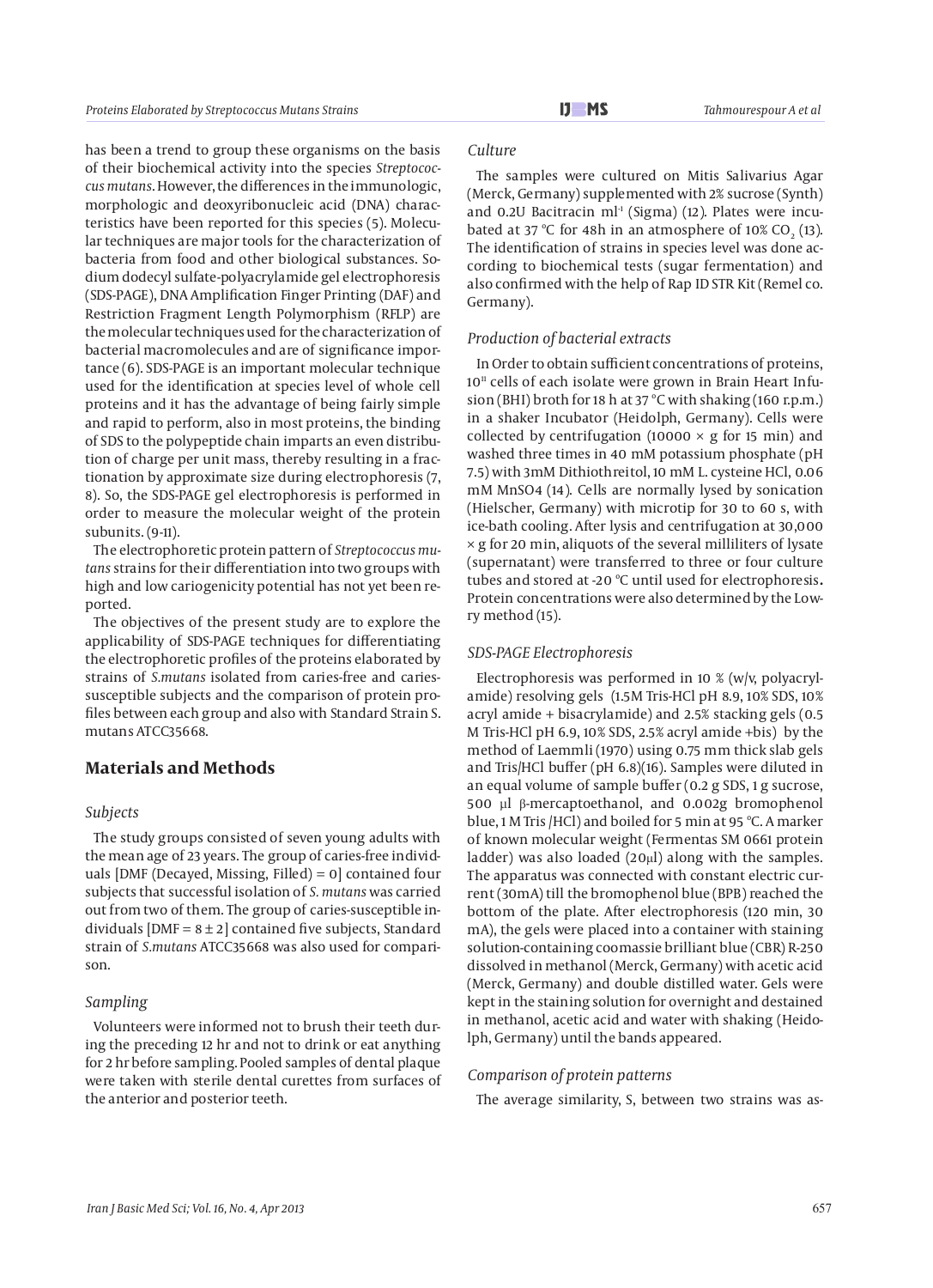sessed, whereby average similarity  $=$  (number of matching bands  $\times$  2)/total number of bands in both strains. This calculation was based on a visual comparison of bands above 20 kDa. It was performed only between patterns on the same gel, because visual comparison did not allow the correction of gel-to-gel variations (17). All strains were run 5 times to confirm results.

#### *Statistical analysis:*

The excel software was used for the comparison of means by standard error. Strains were also clustered according to their protein pattens by Hierarchical cluster method (SPSS16) (18).

# **Results**

Twelve *Streptococcus mutans* isolates were isolated and analyzed (Table1). Six strains of them were isolated from caries-susceptible subject persons and, five strains were isolated from caries-free persons.

The SDS-PAGE of protein extracts of isolates showed between 6 to 18 bands with molecular masses in the range

| Table 1. List and origin of used Streptococcus mutans strains |                        |                         |                                                 |
|---------------------------------------------------------------|------------------------|-------------------------|-------------------------------------------------|
| Pacient                                                       | Strain                 | <b>Strain</b><br>number | Origion                                         |
| $\mathcal{C}$                                                 | S.mutans <sub>C1</sub> | 1                       | Dental plaque of caries-<br>susceptible subject |
| $\mathsf{C}$                                                  | S.mutans <sub>C2</sub> | 2                       | Dental plaque of caries-<br>susceptible subject |
| D                                                             | S.mutans D3            | 3                       | Dental plaque of caries-<br>susceptible subject |
| F                                                             | S.mutans F4            | $\overline{4}$          | Dental plaque of caries-<br>susceptible subject |
| F                                                             | S.mutans F5            | 5                       | Dental plaque of caries-<br>susceptible subject |
| $\mathsf{G}$                                                  | S.mutans G7            | 6                       | Dental plaque of caries-<br>susceptible subject |
|                                                               | S.mutans<br>ATCC35688  | 7                       |                                                 |
| $\overline{A}$                                                | S.mutans A8            | 8                       | Dental plaque of caries-<br>free subject        |
| B                                                             | S.mutans B9            | 9                       | Dental plaque of caries-<br>free subject        |
| B                                                             | S.mutans B11           | 10 <sup>10</sup>        | Dental plaque of caries-<br>free subject        |
| P                                                             | S.mutans P12           | 11                      | Dental plaque of caries-<br>free subject        |
| $\mathbf{P}$                                                  | S.mutans P13           | 12.                     | Dental plaque of caries-<br>free subject        |

Each letter (A-P) stands for each volunteer; numbers are related to the strain number e.g. C1 indicates that strain number 1 is isolated from pacient C

of 15-200 kDa (Figure 1). The major protein bands of SDS-PAGE analysis were observed 26-100 kDa and 45-57 kDa in caries-susceptible subject (C1, C2, D3, F4, F5 and G7) and caries-free -subjects (A8, B9, B11, P12 and P13), respectively; while, the major protein bands of SDS-PAGE analysis of standard strain *S.mutans* ATCC35668 were between 35-100kDa. The differences between the heavily stained bands were more frequent in two sample groups (caries susceptible subject and caries-free subjects). These heavily stained bands for caries susceptible subject (C1, C2, D3, F4, F5 and G7) were between the 28-70 kDa regions; while, the heavily stained bands for caries-free subjects (A8, B9, B11, P12 and P13) were between the 33-52 kDa regions. The reproducibility of SDS extracts was very high.



**Figure 1.** SDS-PAGE analysis of protein extracts of various Streptococcus mutans strains. Each well contained 3µg of proteins and the gel was staied with coomassie blue. The molecular size of some bands is indicated on the side of the figure

Lane 1-6 is related to strains isolated from caries-susceptible subject including C1, C2, D3, F4, F5 and G7. Lane 7, S.mutans ATCC35668. Lane 8-12 is related to strains isolated from caries-free subjects including A8, B9, B11, P12 and P13

The protein nature of major bands was assessed by their colorations with Coomassie blue. SDS-extracted protein patterns were strictly specific for Strains of *S.mutans* and related to strains and the origin of isolates (Figure 1). Only a few major bands appeared in the lower part of the gel (22-15 kDa). Major differences could be seen between protein patterns of two subject groups and also standard strain. Interestingly, these differences between species were also found except in the case of C1 and C2, which were isolated from the same patient. They are considered as same clonal type due to 91.3% similarity, S, between SDS-PAGE protein patterns.

F4- F5 (S = 69 %), B9-B11 (S = 78.3 %) and P12-P13 (S = 65.2 %) were not considered as the same clonal type, although both of them were isolated from same person. It should be mentioned that F4 - F5 were isolated from one subject who was caries susceptible, while B9-B11 and P12-P13 were isolated from caries-free subjects.

According to Figure 2, it is clear that there is a significant difference between the numbers of protein bands appeared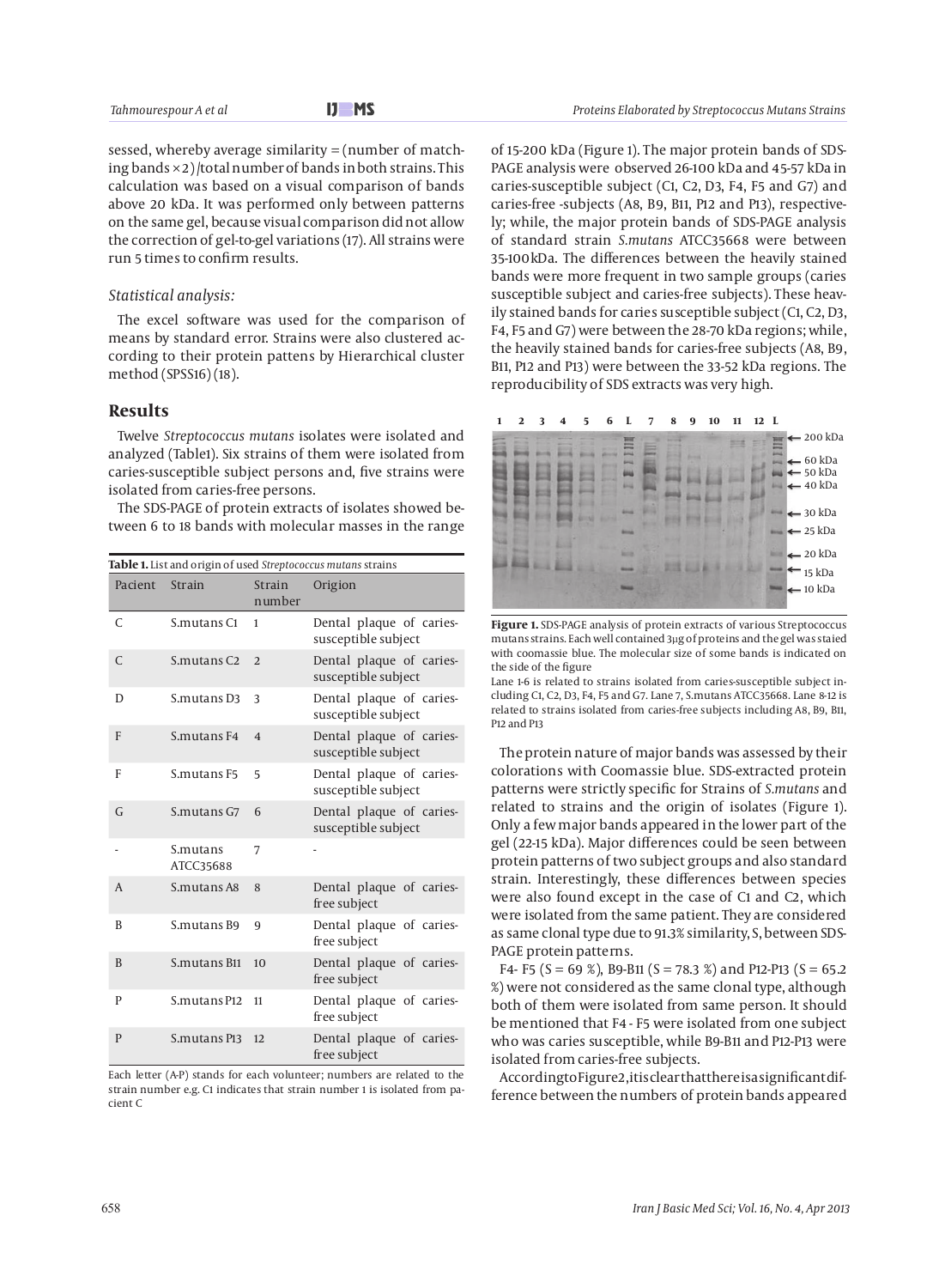

Figure 2. The comparison of mean band number between sample groups and standard strain resulted from SDS-PAGE analysis (significant differences are at 5% level);



Figure 3. The average similarity, S, between study groups, whereby average similarity = (number of matching bands  $\times$  2) /total number of bands in both strains. This calculation is based on a visual comparison of bands above 20 kDa (significant differences are at 5% level).







in sample groups (caries active and susceptible strains). Also there is a clear distinction between the strain of *S. mutans* ATCC35668 and caries free strains.

The representation of these differences was assessed by the calculation of the average similarity, with visual comparison (Figure 3). In spite of the visual comparison, good reproducibility was obtained because of the high resolution of gels. The analysis of clusters by Hierarchical cluster method confirmed the clear distinction between *S. mutans* strains of two subject groups (Figure 4).

# **Discussion**

The results indicate that the electrophoretic techniques prove to be quite effective in providing information on the numbers, types, relative quantities, and electrophoretic characteristics of the proteins of *S. mutans* strains isolated from caries free and susceptible subjects. Since the total protein patterns of the present study are reproducible, they might be helpful in differentiating isolated strains of *S. mutans*.

Past reports have shown that electrophoretic patterns of bacterial cell wall or intracellular proteins could serve such purposes (19, 20, and 7). Ogunjobi *et al* (2007) and Razaghi *et al* (2012) have shown the level of relatedness and diversity among the bacterial population (Xanthomonas sp.) by clustering the SDS protein banding pattern (21, 22). Abbasi *et al* has also demonstrated the existence of a considerable genetic diversity among *Pseudomonas* strains through this technique (23).

 The electrophoretic conditions used in this investigation are found to be optimal for our purposes after testing various combinations of the pH and acryl amide gel concentration . In this study, the differences of protein patterns of sample groups,caries-susceptible subject and caries-free subject, has been determined by SDS-PAGE analysis. Electrophoretic analysis of the protein extracts of whole *S. mutans* strains has revealed significant differences between sample groups (*P*value <0.05) and nonsignificant differences within the strains of each sample groups (*P*value >0.05).

Several studies have also shown genetic heterogenicity among *S. mutans* starins by different methods (24, 25). However, there are controversial studies of *S. mutans* genetic diversity relationship with caries activity (24, 26). While Alaluusua *et al* (27) detected a greater genotypic diversity of cariogenic streptococci using ribotyping (27), Kreulen *et al* (1997) did not show the same results using AP-PCR technique in *S. mutans* isolates and suggested the less genetic diversity (28).

# **Conclusion**

The *Streptococcus mutans* isolates are genetically diverse. Therefore, the less protein bands and diversity are